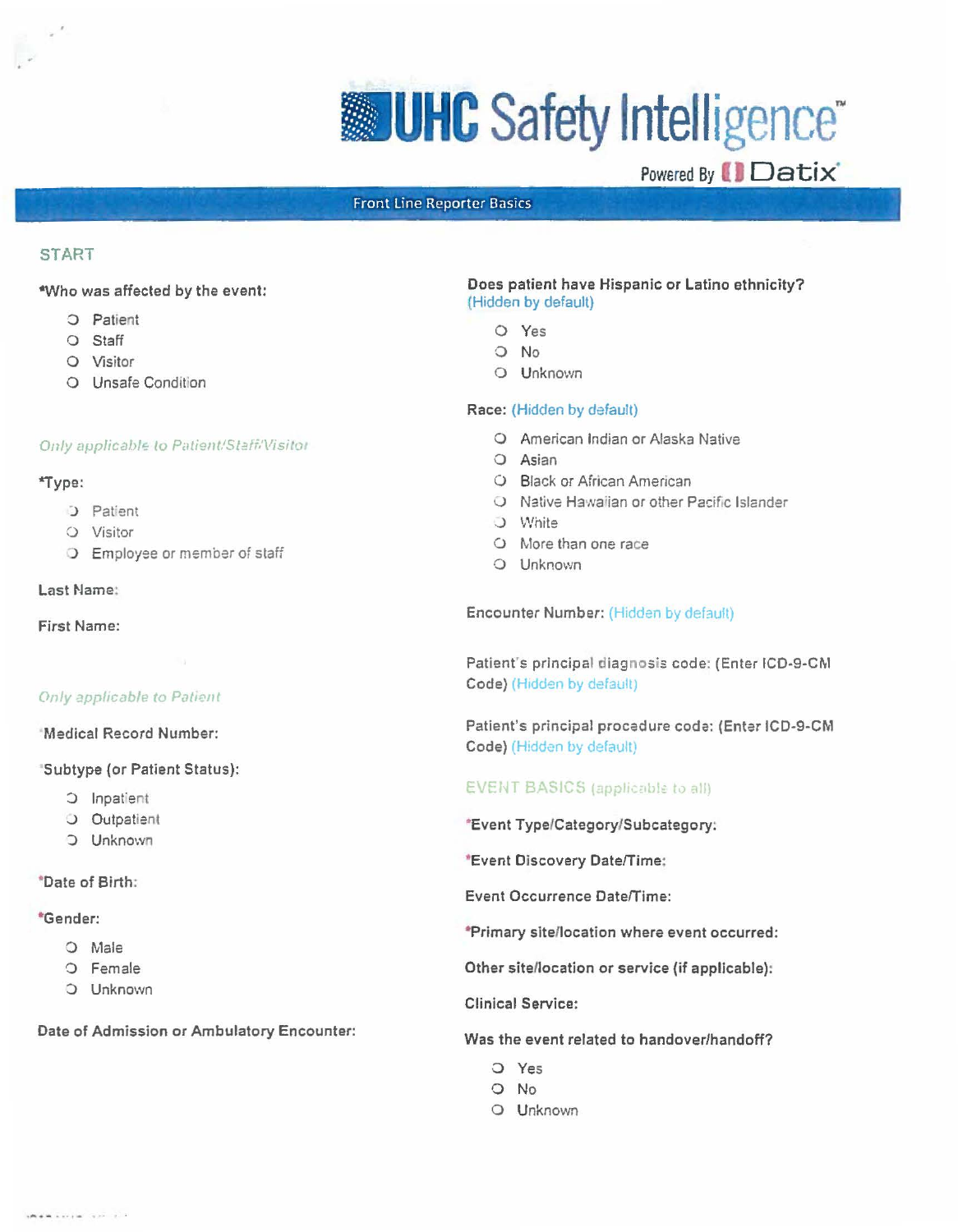# Front Linc Reporter Basics

# Was health information technology (HIT) implicated in this event?

- O Yes
- 0 No
- 0 Unknown

How did you learn about the event?

- 0 Assessment after event
- □ Report by another staff member
- $\Box$  Report by family or visitors
- 0 Report by patient
- □ Review of record chart
- 0 Witnessed /Involved
- D Other

Describe the event in your own words:

Describe any factors contributing to the event, lessons learned, and/or recommendations to prevent recurrence:

# **Extent of Harm:**

- J Harm caused
- $O$  Reached the individual
- 0 Near miss

### 'Harm Score:

# Harm caused

- O 9 Death
- J 8 Severe
- O 7 Permanent harm
- 0 6 Temporary harm

### Reached the individual

- O 5 Additional treatment
- J 4 Em otional distress or inconvenience
- $\bigcup$  3 No harm evident, physical or otherwise



\*What prevented the near miss from reaching the patient?

- o Fail•safe into the process and/or a safeguard worked effectively
- O Practitioner or **staff** who made the error noticed and recovered from the error (avoiding any possibility of it reaching the patient)
- O Spontaneous action by a practitioner or staff member (other than person making the error) prevented the event from reaching the patient
- O Action by the patient or patient's family member prevented the event from reaching the patient
- 0 Unknown
- $\supset$  Other

How long afte; the incident was harm assessed (approx.)?

- 0 Within 24 hours
- 0 After 24 hours but before 3 days
- 0 3 days or later
- 0 Unknown

# Was any intervention attempted to prevent, reverse or halt the progression of harm?

- $O$  Yes 0 No
- O Unknown

Which of these interventions (rescues) were performed? (Check all that apply):

- **..I** Transfer including transfer to a higher level of care area vithin facility, or transfer to another facility, or hospital admission (from outpatient)
- $\Box$  Monitoring, including observation physiological examination, laboratory testing. phlebotomy and/or imaging studies
- J Medication therapy including administration of ant dote, change in pre•incident dose or route
- J Surgical intervention
- ..I Respiratory support (e g ventilation tracheotomy)
- **D.** Blood transfusion
- **Q** Counseling or psychotherapy
- ..I Unknown
	- Other intervention (specify):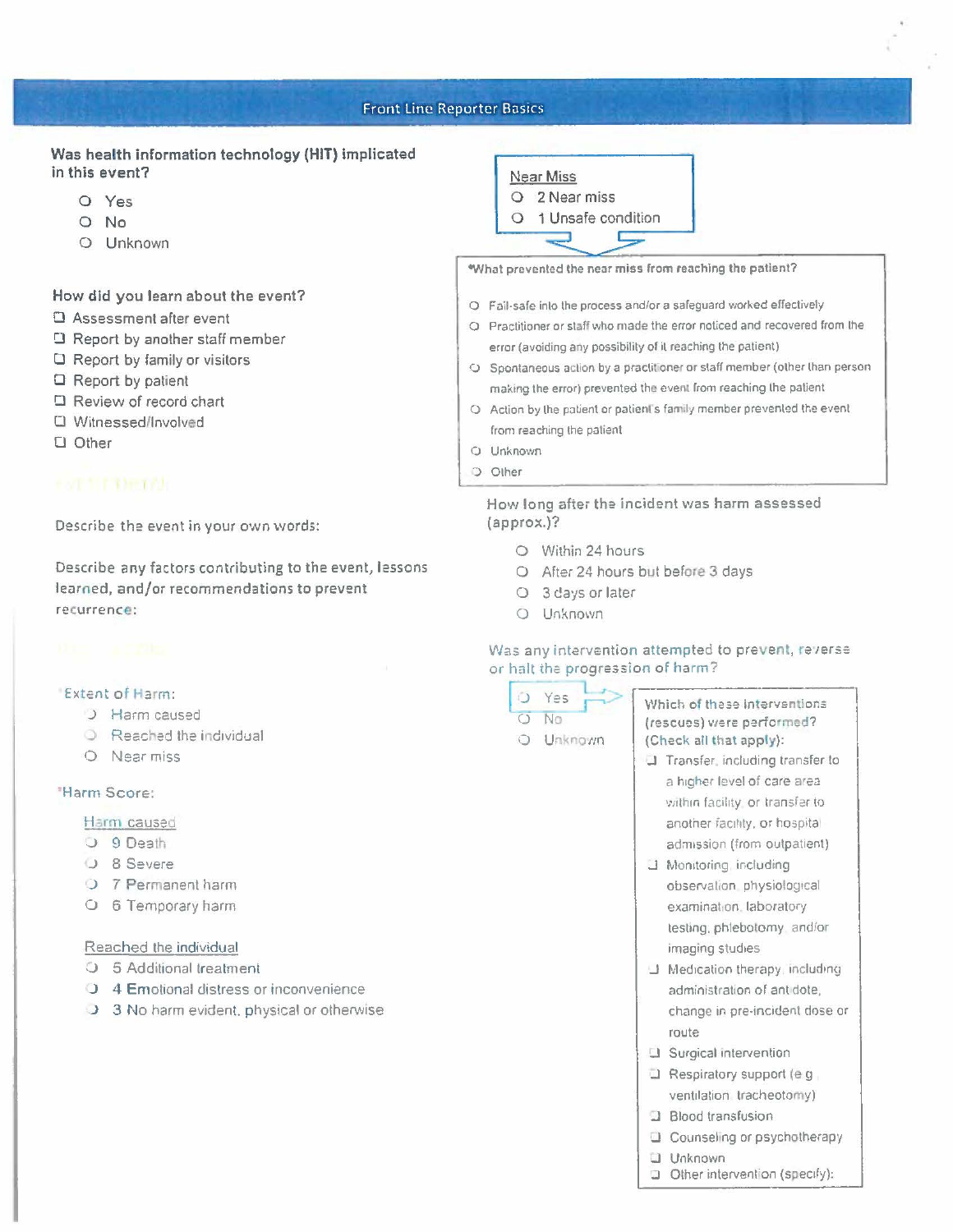# **Front Line Reporter Basics**

# Nature of Injury: (Hidden by default)

**Dental injury** 

- Abrasion
- Allergic reaction = Dislocation
- E Aspiration Edema
- Bite
- $=$  Blister
- : Bruise
- 
- Electrosurgical infection
- Burn
- : Cellulitis
- **Compartment**
- Syndrome
- Contusion
- 

### 信防! 位的!

# Was anybody else involved in this event?

- Pain

- Phlebitis

- O Yes
- U No

# How was this person involved in the event?

- O Claimant
- O Complainant
- O Employee/member of staff directly involved
- **3** Investigation lead
- J Perpetrator
- O Person injured
- O Witness
- J Other

# Type:

- O Patient
- O Visitor
- O Employee or member of staff

MRN: (for Patient only) Subtype: (for Patient/Staff only) Last name: First name: DOB: (for Patient only) Gender: (for Patient only) Job Title: (for Staff only) Contact phone number: E-mail address: (for Staff only)

# Who was notified (by the front line reporter)?

- □ Covering physician
	- Date: / Time:
- D Patient or family designated contact Date: / Time:
- □ Employee health
- D Human resources
- $\Box$  Nurse
- D Manager/supervisor
- D Risk management (by phone)
- □ Security/police
- □ Other (specify)

# 保田への取りを保有りも

### Reporter Role:

| Registered Nurse                 | Security                          |
|----------------------------------|-----------------------------------|
| Charde Nurse                     | Volunteer                         |
| Float Nursing Staff              | Care Tech                         |
| Nursa's Aida                     | Unit Secretary Clerk              |
| Nurse Practitioner               | Manager                           |
| Nursing Student                  | Labiradiolog, Tech                |
| LPN                              | Laboratory Coordinator Supervisor |
| <sup>6</sup> CRNA                | Specimen pathology Coordinator    |
| Pharmacist                       | Phlebotomis:                      |
| Pharmacy Resident                | Mental Health Counselor           |
| Pharmacy Student                 | Clinic Director                   |
| Pharmacy Technician              | LCSW                              |
| Physician - attending staff      | Dietician'dietary aide            |
| Physician-resident intern fellow | Paramedic/EMT                     |
| Physician Assistant              | Patient relations representative  |
| Medical Assistant                | Social worker                     |
| Medical Student                  | Chapla <sub>n</sub>               |
| Midwife                          | PT <sub>I</sub> OT                |
| Respiratory Therapist            | Infection Control pract toner     |
| Radiation Therapist              | Anonymous                         |
| Technologist technician (lab x-  | Other (specify)                   |
| ra/relc()                        |                                   |

Last Name: **First Name:** Contact phone number: Your email address (ensure this is completed if you would like to receive acknowledgement of report submission):

- Extravasation = Rash **Fracture** Retained foreign : Hematoma body E Thermal burn = Hemorrhage Scratch Skin tear c Infiltration **Ulcer Laceration** : No injury
	- Dther

c Pulmonary

embolism

**D** Punctured